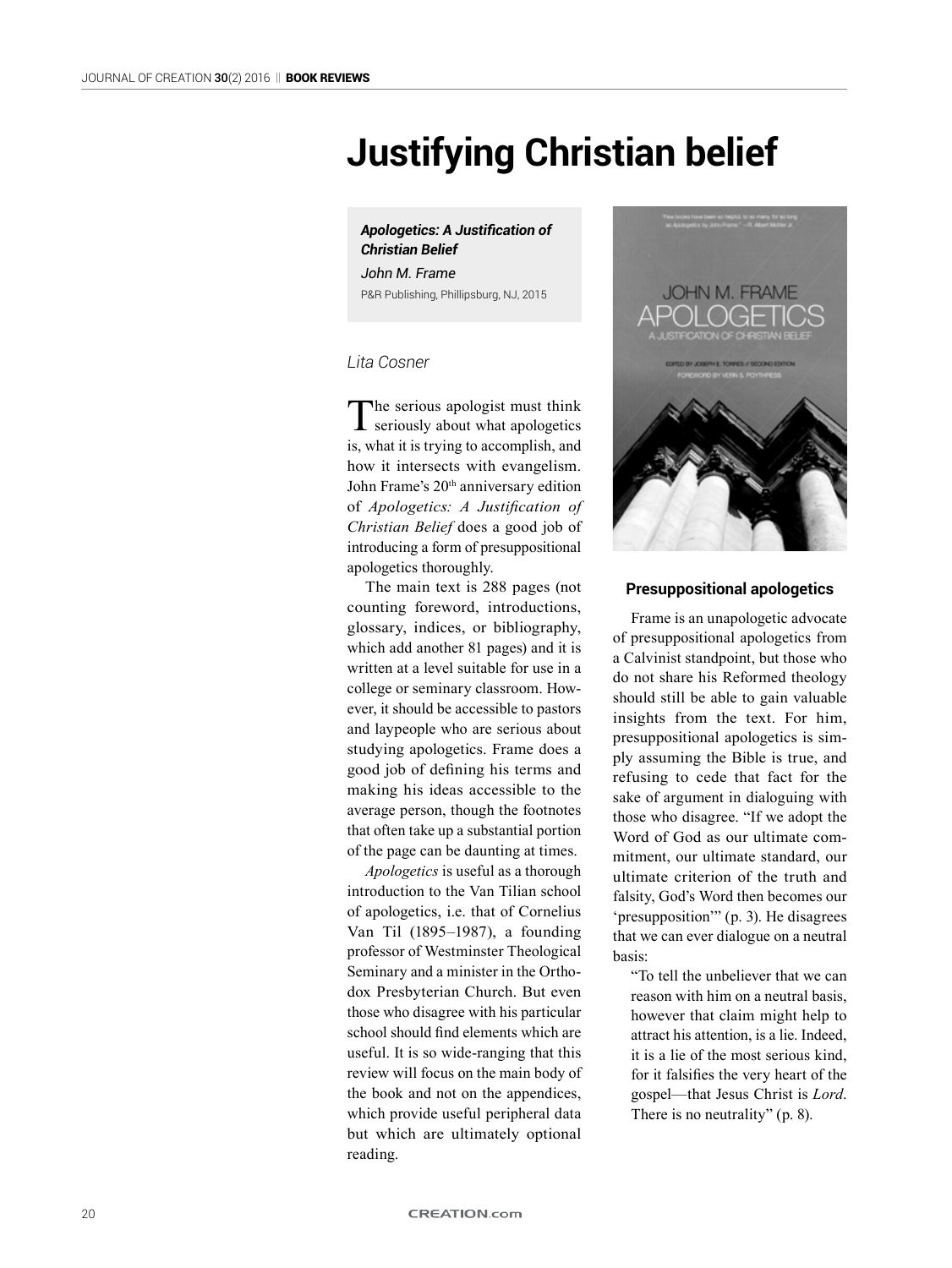Some people argue that presuppositional apologetics is circular. Frame responds:

"It sounds circular to say that our faith governs our reasoning and also that it in turn is based on rationality. But it is important to remember that the rationality of which we speak, the rationality that serves as the rational basis for faith, is God's own rationality. The sequence is as follows: God's rationality → human faith → human reasoning. The arrows may be read 'is the rational basis for'. So in this sense, the sequence is linear, not circular" (p. 10).

However, this has been criticized by some because the real conclusion is back to God's rationality, so the argument is still circular.<sup>1</sup>

Furthermore, everyone must use this sort of 'circular' thinking because:

"… when one is arguing for an ultimate criterion, whether Scripture, the Qur'an, human reason, sensation, or whatever, one must use criteria compatible with that conclusion. If that is circularity, then everyone is guilty of circularity" (p. 11).

But this isn't necessarily the case; circular thinking only arises when we try to prove presuppositions with those presuppositions. However, presuppositions are by definition not provable because they are the *beginning point* of our thinking.

## **General or natural revelation**

While Scripture is our ultimate authority, Frame does not believe this prohibits Christian apologists from using arguments from outside of Scripture. This is because God has revealed Himself in creation (Romans 1).

"Natural revelation is every bit the word of God and absolutely authoritative. The difference is that Scripture is a verbal divine utterance that God gives us to supplement and correct our view of his world. We must humbly accept that assistance. In doing so, we do not make Scripture more authoritative than natural revelation; rather, we allow the Word (with its ever-present Spirit) to correct our *interpretation* of natural revelation" (p. 22).

One criticism of this view is that "word of God" necessarily implies propositional revelation, which general revelation is not.<sup>2</sup> However, he rejects the common 'two books' view which in effect makes nature a  $67<sup>th</sup>$  book of Scripture:

"That sort of argument has been used to justify relatively uncritical Christian acceptance of evolution, secular psychology, and so on. In such arguments, Scripture is not permitted to do its corrective work, to protect God's people from the wisdom of the world (See 1 Cor. 2: 6–16)" (pp. 22–23).

#### **The message of the apologist**

Frame presents Christianity as a philosophy that can compete successfully against materialism, empiricism, and other philosophies because it contains all the essential elements of a worldview. In addition, Christianity has a number of unique advantages as a philosophy. Frame presents the idea of God as the Absolute Personality behind the universe, in contrast to the impersonal absolutes presented by atheistic philosophies. Assuming an Absolute Personality allows one to speak of meaning and rationality inherent in the universe. He says:

"The Christian apologist should lay more emphasis than did Cornelius Van Til on the issue of impersonalism vs personalism. It is this issue, as we have seen, that distinguishes the Christian worldview from all others" (p. 39).

If God created the universe, then we should expect the universe to reflect aspects of His being and nature. Frame shows how the universe implies a sovereign God and even the Trinity.

## **Faith and evidence**

Van Til argued that there is absolutely certain proof for the existence of God, but the sort of proofs that most apologists present fail to convince unbelievers—at least for as long as they remain unbelievers. Frame deals with this by revising the concept of proof by saying not only does it have true premises and sound logic, but that it *ought* to be persuasive.

But Frame notes that Scripture rebukes those who demand proof for God's existence—it states that God is clearly revealed but does not argue as such for His existence. And since God created and sustains everything, nothing is properly understood apart from Him. For most, the problem is not genuinely intellectual but rather sinful rebellion.

On the other hand, many are content to believe in God without proof of His existence, and Frame notes that Scripture praises childlike faith. But apologists must be ready to answer those who demand evidence for His existence.

Frame argues that there is no such thing as a genuine atheist because God has revealed Himself to everyone. However, people suppress this knowledge by ignoring and disobeying God. It is valid to appeal to this suppressed knowledge in our interactions with unbelievers.

# **The transcendental argument for the existence of God**

Van Til popularized the 'transcendental argument' for the existence of God: in short, logic demands the existence of God.

"God is logically necessary in the sense that without him, the use of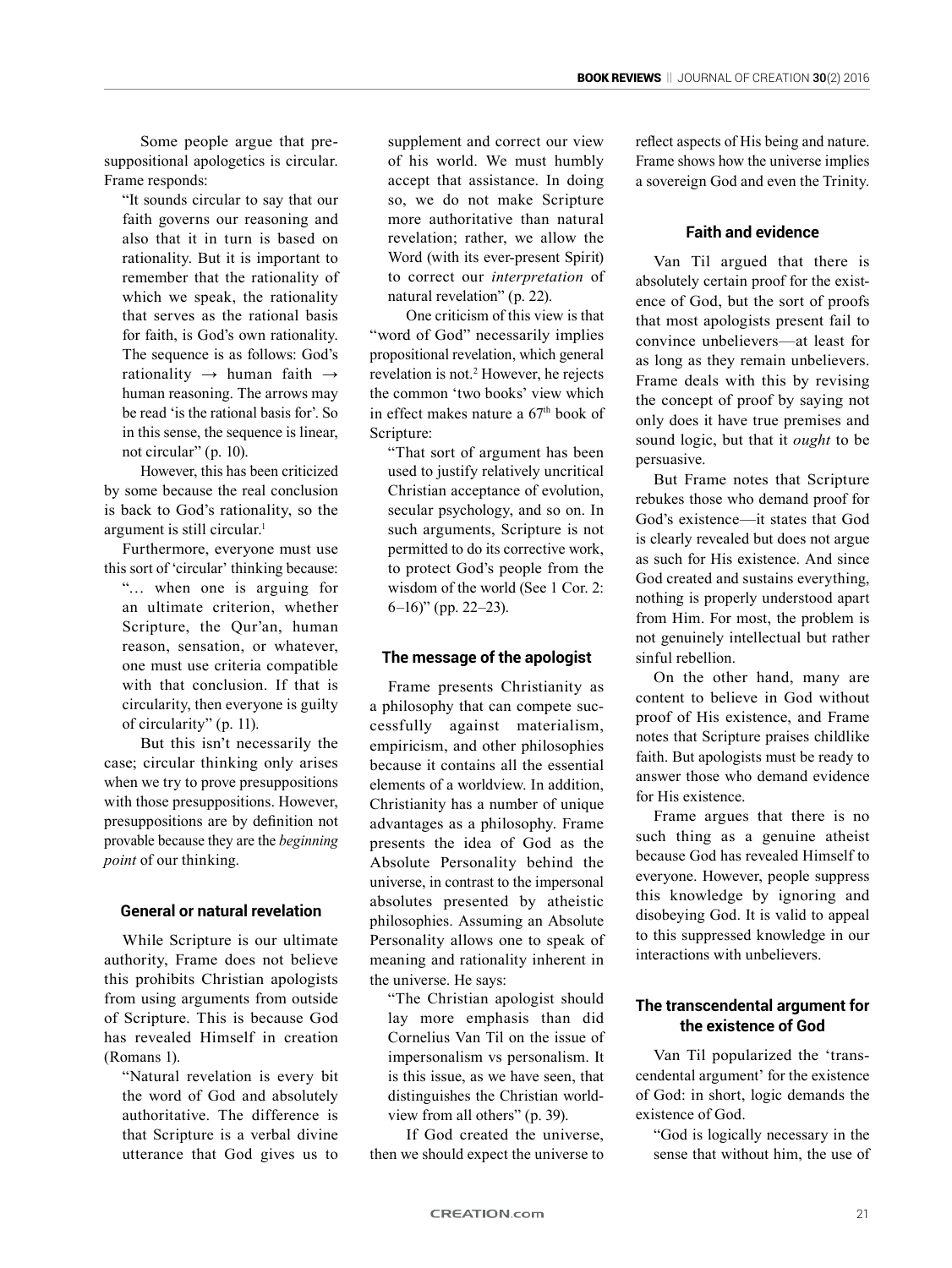|                                                       | <b>Van Til</b>                                                                                                                                                                                  | <b>Frame</b>                                                                                                                                                                                                                                                                                                                           |
|-------------------------------------------------------|-------------------------------------------------------------------------------------------------------------------------------------------------------------------------------------------------|----------------------------------------------------------------------------------------------------------------------------------------------------------------------------------------------------------------------------------------------------------------------------------------------------------------------------------------|
| Proof                                                 | There is "absolutely certain proof" for Chris-<br>tian theism.                                                                                                                                  | We need to distinguish between the certainty of evidence<br>for Christian theism (which is absolute) and our human<br>arguments (which are fallible and often uncertain).                                                                                                                                                              |
| <b>Neutrality</b>                                     | All reasoning must presuppose divine revela-<br>tion. Reasoning is never religiously neutral.                                                                                                   | I agree with enthusiasm.                                                                                                                                                                                                                                                                                                               |
| <b>Presuppositions</b>                                | All reasoning must presuppose the absolute-<br>personal Trinitarian Lord who exercises total<br>and absolute control over his creation.                                                         | Again, I agree with enthusiasm.                                                                                                                                                                                                                                                                                                        |
| Antithesis and common grace                           | Our reasoning must take into account both<br>the noetic effects of sin and the restraining<br>influence of common grace.                                                                        | I agree, but nuance is needed.                                                                                                                                                                                                                                                                                                         |
| <b>Suppression</b>                                    | The unbeliever suppresses the truth by a<br>dialectic of rationalism and irrationalism.                                                                                                         | Agreed.                                                                                                                                                                                                                                                                                                                                |
| <b>Evidence</b>                                       | We may freely use logical arguments and<br>present evidences for the truth of Scripture.<br>But we shouldn't do this 'endlessly' without<br>challenging the unbeliever's philosophy of<br>fact. | Agreed, with the proviso that we be permitted to vary<br>our approach based on the nature and questions of our<br>audience. We don't always need to explicitly speak of<br>epistemology.                                                                                                                                               |
| <b>Proving Christian theism</b>                       | We should always seek to prove Christian<br>theism 'as a unit'.                                                                                                                                 | Yes  but. To some extent it is legitimate to prove one fact<br>about God at a time, being careful not to distort the whole<br>in expounding the parts.                                                                                                                                                                                 |
| <b>Certainty or probability?</b>                      | Our arguments should always claim absolute<br>certainty, never mere probability.                                                                                                                | See the first point above. It is legitimate in some cases,<br>and even unavoidable, to use arguments that claim only<br>probability.                                                                                                                                                                                                   |
| Should we 'supplement' the<br>unbeliever's knowledge? | We should not produce arguments that<br>merely "supplement" the unbeliever's knowl-<br>edge. We should seek to overturn the very<br>foundations of his thought.                                 | If we reject an extreme view of antithesis, we must rec-<br>ognize that there will be elements of truth in unbelieving<br>thought. This is not to deny the importance of overturning<br>the foundations of unbelieving thought, for elements of<br>truth in unbelieving thought are at variance with its founda-<br>tional commitment. |
| <b>Direct or indirect arguments?</b>                  | A truly transcendental approach is indirect<br>rather than direct.                                                                                                                              | Any indirect argument of this sort can be turned into a<br>direct argument by some creative rephrasing. If the indirect<br>form is sound, the direct form will be too-and vice versa.                                                                                                                                                  |

**Figure 1.** Table reproduced from p. 94

logic would be impossible. He is the source of all order in the world and in the human mind, including logical order" (p. 70).

Atheists would argue that they can use logic perfectly well without the existence of God, but the point is that they have no *explanation* for logic apart from God. That is, natural selection would only select for survival value, not necessarily for logical thought.

Ethics also demands the existence of God—in fact, every ethical system assumes there is an absolute ethical standard to which we all are subject. But as Frame points out:

"… secular theories cannot show why moral standards *obligate*. ... Moral standards can be obligatory only if their source is a *person* who *deserves* absolute obedience and reveals his will to human beings" (p. 72).

And only the God revealed in the Bible fits that standard. This does not mean that atheists do not have ethical systems, but they have no adequate foundation for those moral principles. Even science demands the existence of God because it assumes an orderly universe in which scientific tests can be performed.

Frame differs with Van Til's strategy regarding the use of the transcendental argument, however, in that he is willing to pair it with more traditional apologetic arguments such as the cosmological argument. He also differs with Van Til's apologetic